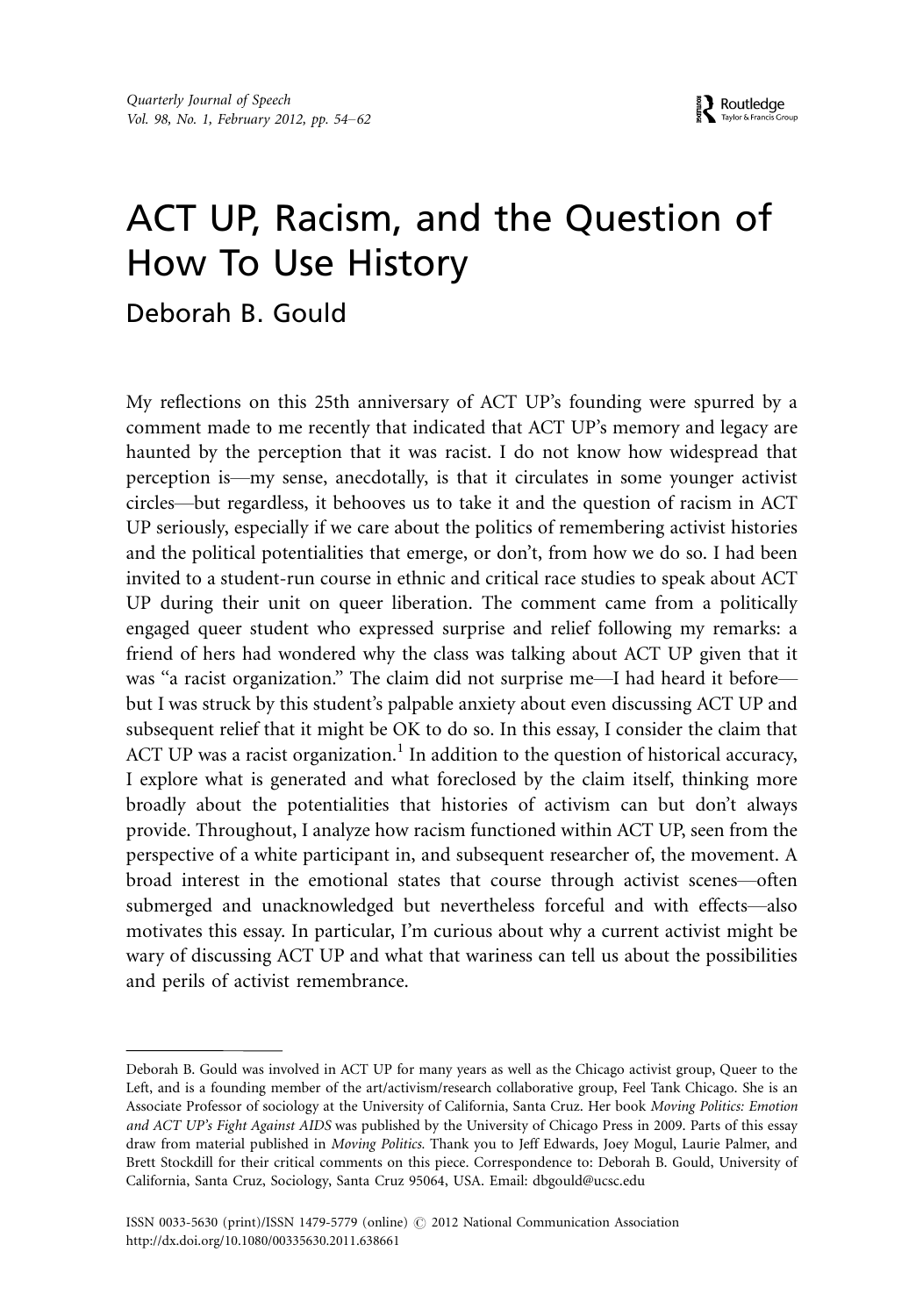### The Claim and Its Moral Demand

When people describe ACT UP as a racist organization, they probably mean some combination of the following:

- 1. ACT UP was made up of privileged white gay men who cared primarily about people with AIDS like themselves and neglected the needs of other populations with AIDS;
- 2. ACT UP was a majority-white organization and, as such, an alienating place for many people of color, but even more, white participants at times disregarded and in other ways oppressed participants of color;
- 3. ACT UP tackled some of the racist dimensions of the AIDS epidemic but in ways that usurped the role of AIDS activists of color.

While these suppositions hold some truth, they produce a distorted picture of ACT UP. Rather than enhancing our understanding of how racism actually functioned within the movement, the claim that ACT UP was a racist organization paints a totalizing picture that treats racist occurrences and dynamics within the organization as definitive of the organization as a whole, neglecting features and actions of ACT UP that afford a more multifaceted understanding. The claim also problematically suggests that a majority-white activist organization in a white supremacist society like our own might be free of racism; such a perspective not only misunderstands the extent of the problem posed by racism, it also leads to a moralistic rather than political approach to anti-racist struggle that tends toward reproach and shaming rather than analysis, critique, and dialogue.<sup>2</sup> I also take issue with the implicit moral demand of the claim which I read as follows:

ACT UP was a racist organization and therefore you shouldn't value its directaction AIDS activism, hold it up as an affirmative example, or try to learn positive lessons from the movement but instead should only and always be critical of ACT UP; to do otherwise would be to ignore, and even align yourself with, racism.

I worry about the hazards that attach to that demand: the dismissiveness and purism that it encourages and its embrace of a facile assertion rather than curiosity about how racism actually functioned within ACT UP. I also question its moralistic approach to history. More useful for social change activists would be an analytical and political approach that looks to the past both to understand it and to find tools to reconfigure the present and future: instead of condemning or praising people's past behavior, such an approach inquires into the conditions of possibility for that behavior, investigating the prevailing context with its specific constraints, openings, power relations, and dynamics, while simultaneously plumbing that past for ways of moving forward in the current moment. With a futural and political rather than a reproachful intention, this approach to and use of history acknowledges the past's ongoing and as-yet-unrealized potentialities. The claim that ACT UP was a racist organization and the implicit moral demand that it entails not only shut down critical analysis of ACT UP's historical importance but also foreclose exploration of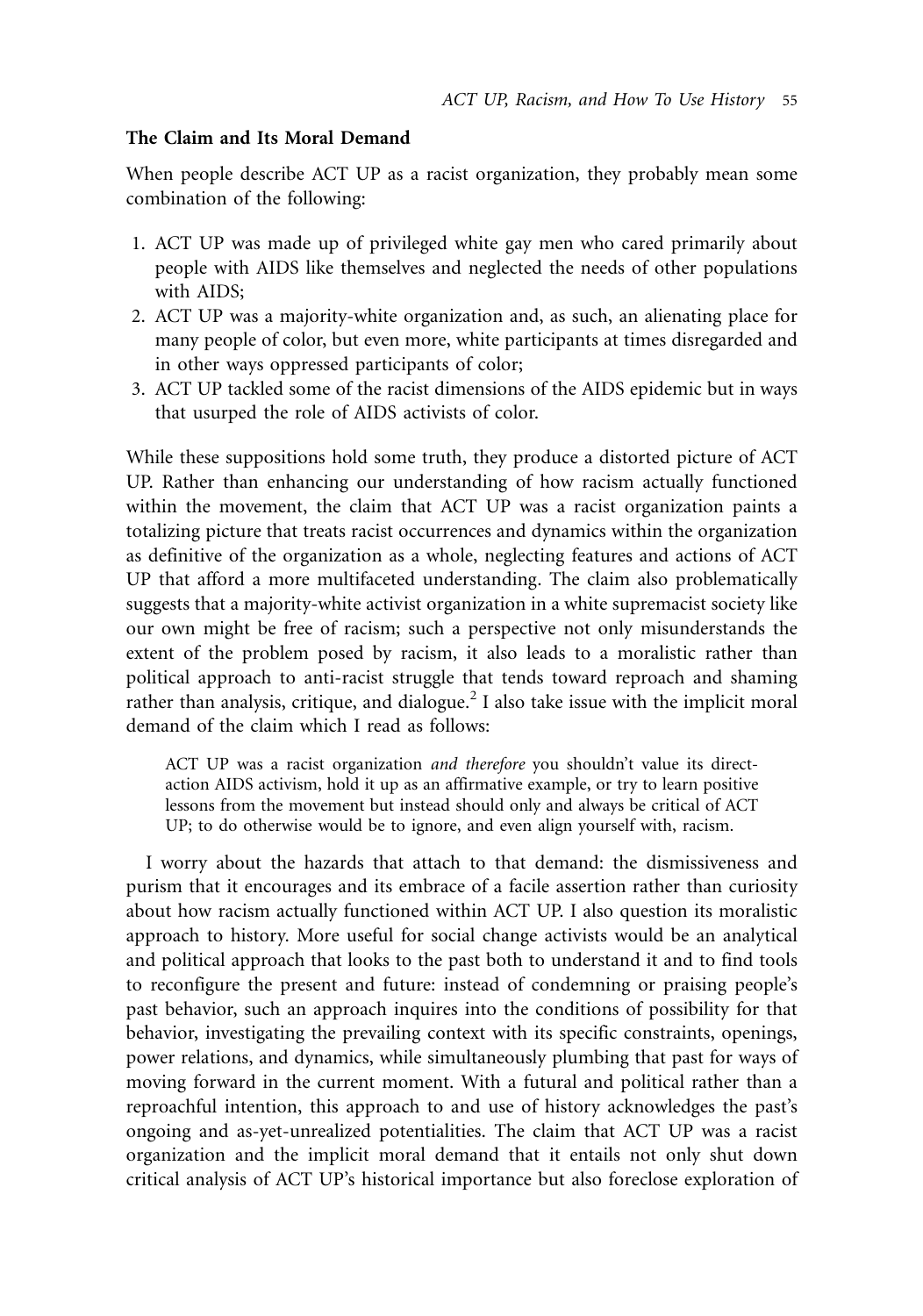#### 56 D. B. Gould

ACT UP as full of potential which activists might learn from today. I propose a different approach to the question of ACT UP and racism.

#### ACT UP and Racism

An alternative starting point for considering racism and ACT UP is to recognize, as the claim fails to do, that racism is pervasive in our society and likely present to some degree in any majority-white activist organization. The task, then, is to explore the specific ways that racism functioned in ACT UP, what the struggles within the organization around racism were like, how the organization fought racism, and what we can learn from ACT UP's experiences with racism.

# Racism in ACT UP

Some of the ways that racism manifested in ACT UP are familiar to anyone who has participated in a majority-white progressive activist group. Most generally, along with reflecting and replicating the racial divide in US society, the group's demographics likely made ACT UP a less-than-inviting environment for people of color. That may have been especially true in so far as some white participants vigorously resisted acknowledging their white privilege and how racism was exacerbating the AIDS epidemic. ACT UP/NY member Robert Vazquez-Pacheco remembers that when issues of race would come up, "everyone would just sort of like go into that stunned, 'Don't call me racist, don't call me racist' [mode]."<sup>3</sup> As well, ACT UP/NY's first people of color caucus, the Majority Action Committee (MAC), formed in part because people of color found themselves combating racist views within ACT UP, including the perception that people of color were more likely to use drugs. $4 \text{ In }$ addition, ACT UP sometimes pursued its agenda without consulting appropriate AIDS organizations in black and Latino communities. In a memo in 1990, for example, MAC challenged ACT UP members who did an action that expressed ''very legitimate opposition'' to the nomination of Dr. Woody Myers, an African American, as New York's health commissioner, but ''antagonized'' communities of color in the process. ''This could have been avoided easily by communicating with persons from MAC and other AIDS activists in communities of color."<sup>5</sup>

Racism was particularly pronounced in ACT UP's internal conflicts.<sup>6</sup> Disagreements about how to fight AIDS existed from ACT UP's start, but they intensified and engulfed many ACT UP chapters in the early 1990s in large part because there seemed no end to the accelerating epidemic, many participants felt increasingly desperate, and a sense emerged that our activism might not be able to interrupt the dying. In that context, a scarcity mentality took hold: activism regarding issues of concern to one group of people with AIDS (PWAs) came to be seen as diverting activist energy and resources from other PWAs. Racism (and sexism and classism) shaped these dynamics, with harmful effects. Consider for example that although the movement's rhetoric and self-understanding articulated a commitment to fighting for all PWAs, some participants generalized from their particular experiences of AIDS and argued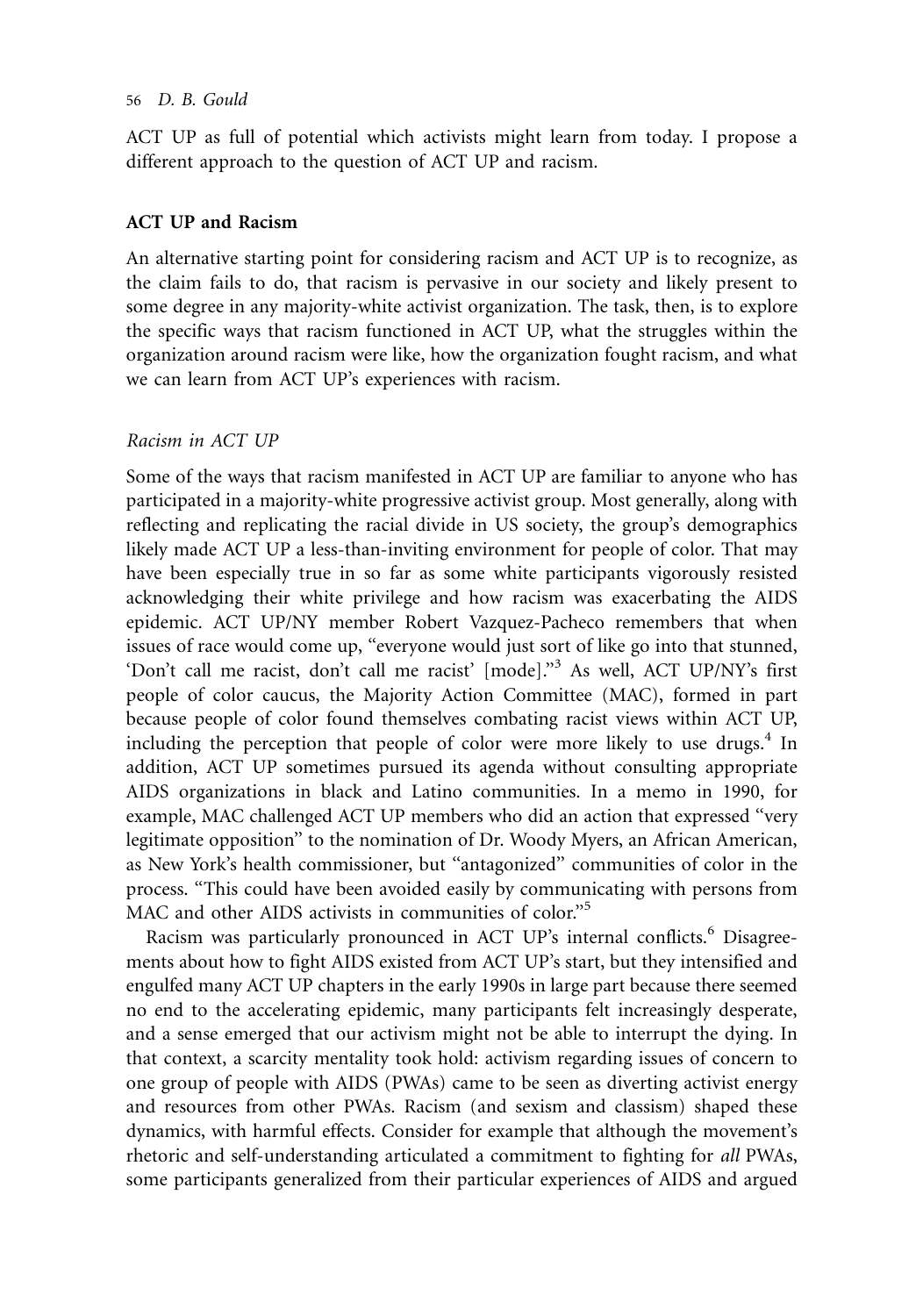that ACT UP should fight the epidemic from that perspective alone, effectively privileging the concerns of white, middle class, gay men over those of others with HIV/AIDS.

Important is the fact that in 1989–90, some ACT UP activists—primarily men in ACT UP/NY's Treatment & Data Committee (T&D), many of whom were white and HIV-positive—gained access to top AIDS science researchers and government institutions against which ACT UP had protested. Such access introduced the possibility of getting AIDS treatments more quickly, and that changed some ACT UP members' political calculus. Whereas initially activists had believed ACT UP should tackle both the scientific-medical and the political aspects of the crisis, including, for example, the question of unequal access to health care, some now believed the movement should focus solely on improving and expediting AIDS drug research, on getting "drugs into bodies."<sup>7</sup> Indeed, as ACT UP/Chicago member Jeff Edwards points out, pushing for new treatments became, for some, synonymous with "fighting AIDS."<sup>8</sup> Others in the movement questioned this narrowing of focus, worried that it would mean neglect of important issues like unequal access to health care (and thus to effective AIDS drugs) and would result in disadvantaged AIDSaffected populations falling through the cracks.

In this context, whenever participants interjected into the discussion topics like AIDS in communities of color or among women (disproportionately black and Latina), other participants began to ask ''what does this have to do with AIDS?'' and angrily accused people working on those issues of ''getting off track.'' Although as ACT UP/NY member Kendall Thomas recalls, and I would concur, discussions about various populations ''were always raised about a very specific HIV/AIDS-related issue," some heard them as non-AIDS-related.<sup>9</sup> Thomas remembers discussions about HIV-positive women dying from infections that were not included in the Center for Disease Control's definition of AIDS and about women being excluded from clinical drug trials. Although these topics are AIDS-related, Thomas believes that ''what people were hearing was something that, because they arrogated to themselves the right to ... draw the boundaries of the proper domain of AIDS, had nothing to do with AIDS" (my emphasis).<sup>10</sup>

The class dimensions of ACT UP's internal conflicts become clear here. For many in T&D, their focus on AIDS treatments derived in part from their economic status: middle-class or wealthier, they often did not have to worry about things that were life-and-death issues for other PWAs, such as access to health care and housing. What they needed more than anything were medications. As a result their focus within ACT UP was on getting drugs tested and approved, and many experienced the felt urgencies of other ACT UP members—about, for example, the exclusion of women from drug trials-as either not about AIDS or as merely a diversion from T&D's important work.

David Barr, a white HIV-positive member of ACT UP/NY, offers the following analysis of why the question ''What does this have to do with AIDS?'' resonated with many in ACT UP, particularly those who came to the movement because they had HIV/AIDS: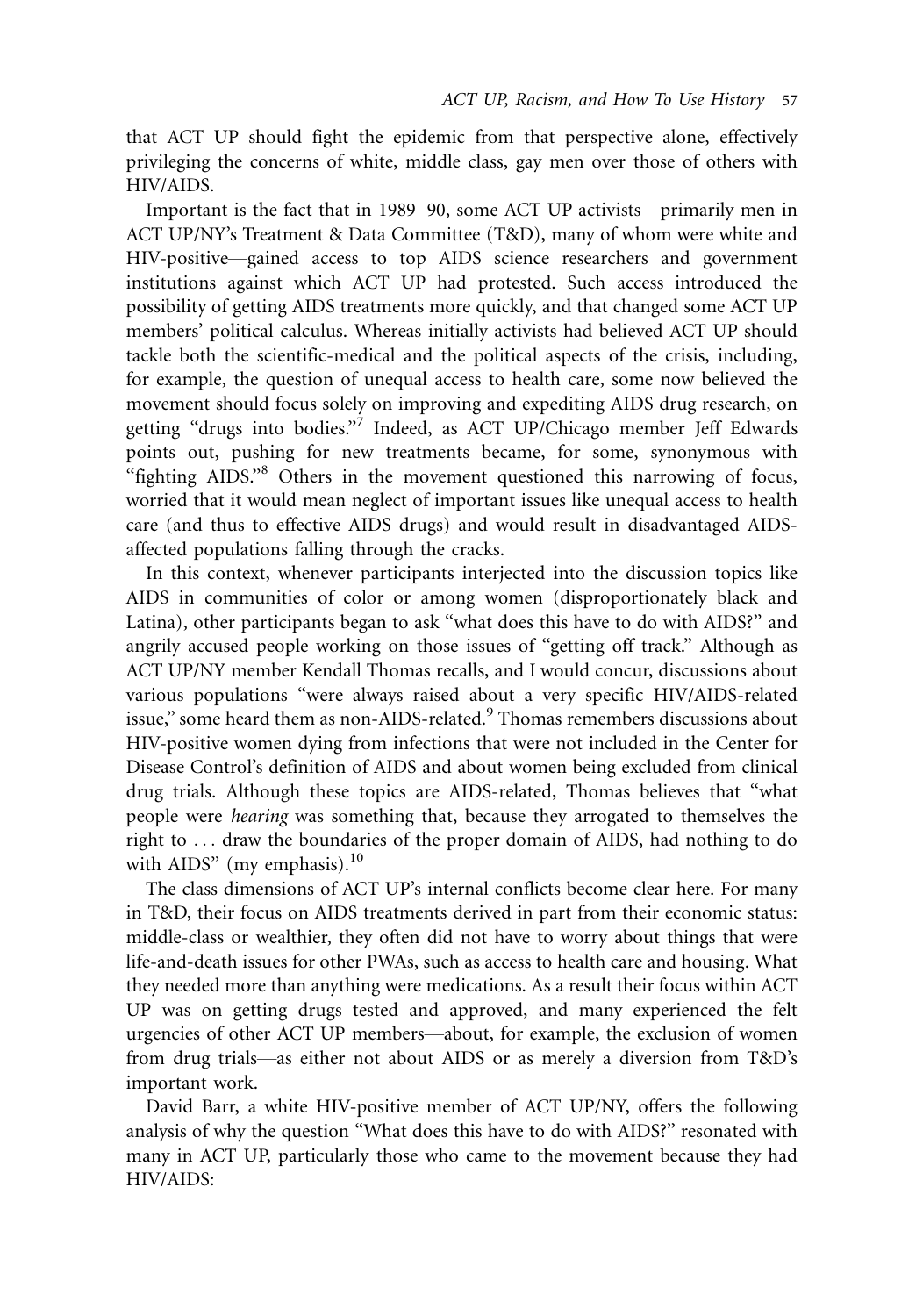#### 58 D. B. Gould

Most of them were white, middle-class. Most of them were men who had this sense of privilege, and all of a sudden they came up against a system that was saying, "We don't care if you die ...." In addition to the rage about the disease itself, their rage about that [societal abandonment] was really overwhelming, and you [could] see them go through, ''How dare they not take care of me.'' So when other people [in ACT UP] started broadening the agenda,<sup>11</sup> I think they felt like "Well, what does this have to do with AIDS, you know, what does this have to do with  $me^{v^{12}}$ (my emphases)

Barr's analysis corroborates Thomas's: some people felt that if an issue had to do with AIDS, it had to do with *me*, and *only* if it had to do with *me* did it have to do with AIDS. Because issues of racism, sexism, and poverty in the AIDS epidemic did not establish that link for most of the HIV-positive, white, middle-class men in the group, those concerns seemed to some to be ''not about AIDS.'' Barr's comments indicate that white, male, middle-class privilege often motivated the ''What does this have to do with AIDS'' question, significantly affecting the debates about the movement's priorities.

Racism, sexism, and class privilege were not the only forces in play. As Barr indicates, also triggering that question about ACT UP's direction and focus were gay men's rage about society's homophobic betrayal of them and their fear that ACT UP would abandon them too. Tim Miller recollects as well the role desperation played in ACT UP/Chicago's internal conflicts:

I don't think the HIV-positive people were trying to be difficult when they were saying, "We don't have time to do prisoners with AIDS. We don't have time to do women with AIDS.'' ... I think it was the desperation, you know? I really feel like people felt, and they were in fact correct, the clocks were ticking. And a lot of them died. I don't think that they were trying to be anti-woman, or anti-black .... That may be what people heard. But I don't think that was the intention. (my emphasis)<sup>13</sup>

Both Barr and Miller usefully indicate how feelings of desperation among PWAs in ACT UP, along with fear of abandonment and betrayal, prompted some to argue that fighting the racist and sexist dimensions of the AIDS crisis would detract from their needs and from the battle they wanted, needed, the movement to engage. Barr notes that getting people who feared betrayal as well as death to see that focusing on those issues would not detract from their issues required addressing people's fears, but ''that process didn't happen."<sup>14</sup> Indeed, the emotional dimensions of these conflictsincluding feelings of betrayal on the other side as well—remained unaddressed, overlooked in a context where most read the difficulties as due to ideological and political differences alone.

In my analysis, then, this form of racism surfaced in part because of increasing feelings of desperation within the movement and a sense among some that they had been or would be betrayed by others in ACT UP. I offer that contextualization and argue that we need to recognize the force of such feeling states and their role in ACT UP's internal conflicts not in order to diminish the role of racism but because I think it important to understand the conditions in which racism emerges and plays out, especially if we wish to pursue an anti-racist politic.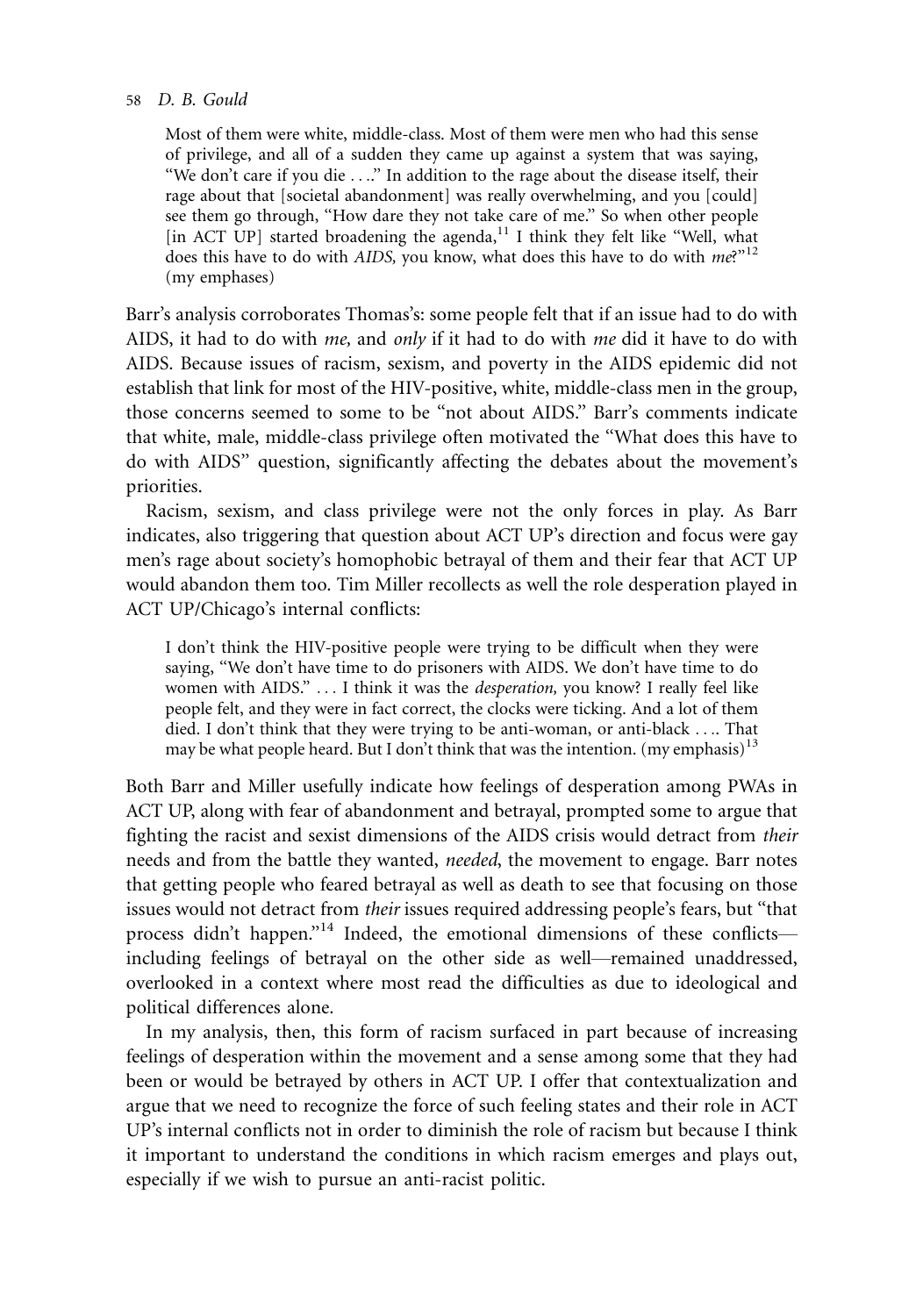In any case, the evidence indicates that there were significant racist incidents and dynamics in ACT UP. They took a toll on many participants and harmed the movement as a whole. At the same time, the claim that ACT UP was racist misrepresents the organization, portraying it in a totalizing manner that ignores the struggles over racism that occurred in the movement. Indeed, as its internal conflicts emphatically demonstrate, the movement was never as monolithic as the claim that ''ACT UP was a racist organization'' suggests, but rather was characterized by racial, gender, and political heterogeneity. An exploration of some campaigns that ACT UP spearheaded further challenges the claim and indicates what we risk losing if we follow the moral demand that we disregard ACT UP due to its racism.

#### ACT UP Against Racism

Assertions that ACT UP was a racist organization ignore the anti-racist work of many within the organization, women and men of color and white women in particular but also many white gay men, and negate the tremendous impact their efforts had on the movement and on the AIDS crisis. These activists engaged in a multiyear campaign that forced the CDC to expand its definition of AIDS to include the infections that were killing women and poor people with HIV, a disproportionate number of whom were black and Latino/a. They successfully fought the exclusion of women from experimental drug trials.<sup>15</sup> They fought for needle exchange programs, housing for PWAs, and medical treatment for prisoners with AIDS. They demonstrated for equal access to health care, placing the fight for national health insurance at the center of the fight against AIDS. They struggled with their ACT UP comrades to take on these crucial battles-all of which focused on the needs of poor and working class PWAs, disproportionately people of color—and to confront the racism within the organization. The totalizing claim that ACT UP was a racist organization effaces their work and the victories they secured.

This anti-racist activism was by no means without problems. Those of us who engaged in these struggles made mistakes that augmented rather than unraveled racism. Sometimes the organization's anti-racism slipped into tokenism; sometimes white activists presumptuously "spoke for" people of color; sometimes white antiracist activists failed to build genuine alliances with AIDS organizations in black and Latino communities; sometimes white anti-racist activists resisted acknowledging the blinders we white people wear. Such mistakes are not trivial, but they do not negate ACT UP's anti-racist work. Rather than proving that ACT UP was a racist organization, they perhaps reveal just how entrenched racism is in our society and the importance of continuing to do anti-racist work. If we reject a notion of activism as working from a clear blueprint and instead recognize that it requires a high degree of improvisation and trial and error, then these mistakes can also be understood as opportunities for learning how to do it better next time.

Interviewed by Spin magazine in 1990, Keith Cylar, an African American member of ACT UP/NY, suggests the stakes involved in how we talk about an organization's racism. He begins by asserting ''ACT UP is a racist organization'' and then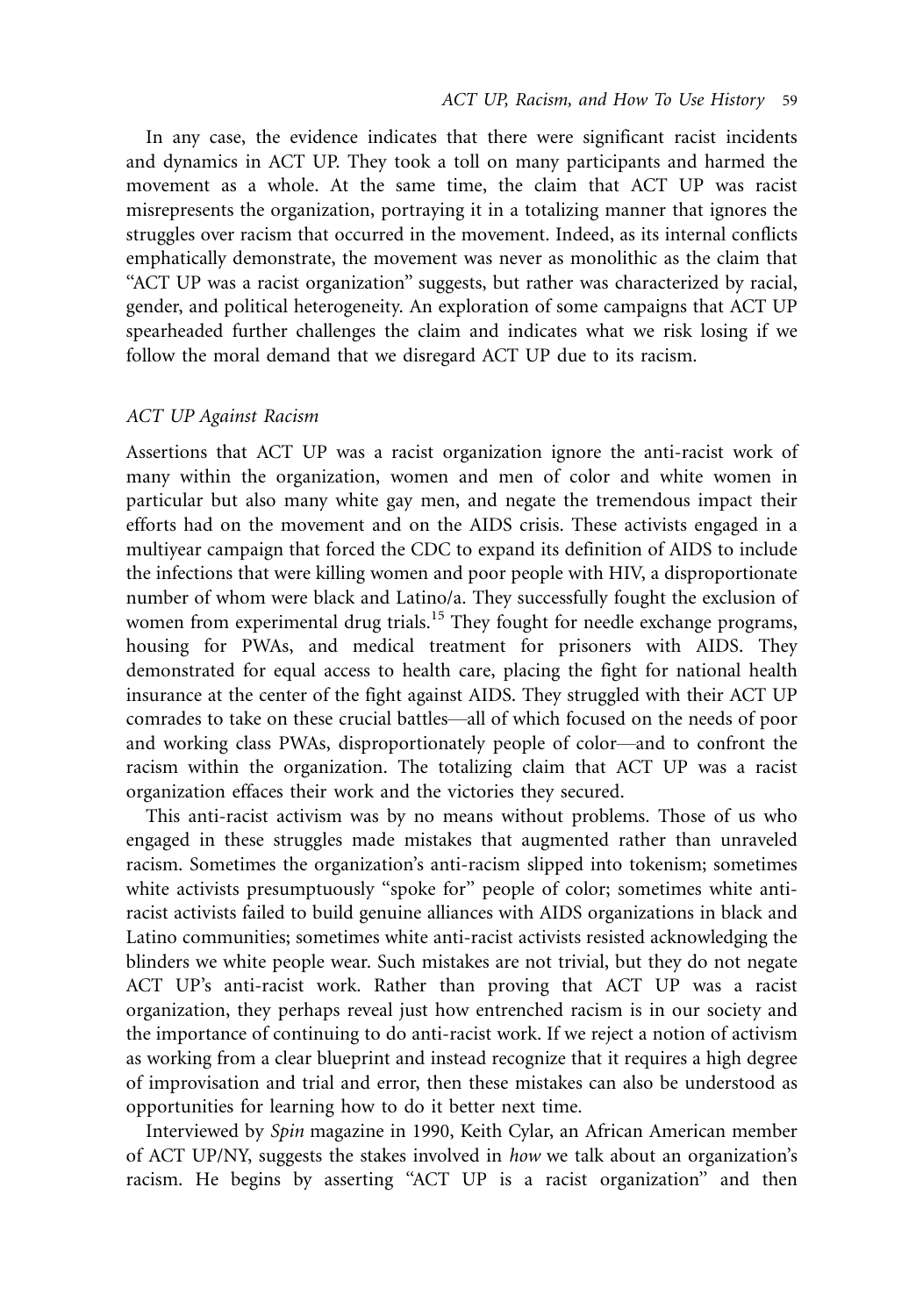#### 60 D. B. Gould

reconsiders, arguing for a more nuanced account that acknowledges the presence of racism in ACT UP as well as the important work ACT UP has done, including its anti-racist work. Refusing a notion of activism as morally pure, Cylar criticizes and praises simultaneously. Especially instructive is his suggestion about how to confront racist occurrences and dynamics within an organization.

I mean it's as racist as any other organization or institution. Any time you get a group of people together who happen to be white men, who happen to be gay, there is a certain amount of racism present. But I don't have a problem working with them or fighting with them. To simply label a group or person as racist doesn't work in 1990 anymore. You have to go one step further and say, ''This is exactly what you did, this is why it's racist, and this is what you should do to correct it.'' We've done that in ACT UP and they're getting better. All of our flyers, for instance, are translated into Spanish now. And ACT UP was one of the first activist groups who said universal health care is a right. They were also the first to point out that people of color were not getting into clinical AIDS drug trials.<sup>16</sup>

Cylar does not ignore ACT UP's racism, but he contextualizes it and acknowledges ACT UP's anti-racist activism as well; he also offers active engagement—including confrontational arguments—rather than a purist and moralistic dismissiveness as the way to tackle racism in an organization. His critical appraisal also models how we might approach remembrance of activist histories.

## Learning from Activist Histories

The claim that ACT UP was a racist organization moralizes that activist past rather than using it to inform contemporary struggles. Its implicit demand to disregard ACT UP seems anxious, as if discussing this flawed organization might contaminate and compromise one's own politics. An approach to activist history that instead expects imperfection, examines how mistakes come about, and studies past activist experiences with an eye toward how they could strengthen contemporary struggles to remake the world, might alleviate that anxiety and offers an alternative to what seems to me a damaging activist purism.

I wrote this essay because I think current progressive and left activists can learn from ACT UP's history and I worry that a moralistic approach to its past inhibits doing so. What might be learned from this investigation of how racism played out in the movement? It alerts us to how entrenched racism is in a white supremacist society but also to how a majority-white organization can engage in anti-racist activism, even if imperfectly; it reveals possible forms of racism in such efforts that, with greater awareness, might be directly addressed and diminished; it reminds that activist groups typically are neither all good nor all bad and that they sometimes mess up even as they simultaneously do amazing and vital work.

This history also cautions against creating hierarchies of oppression. An investigation of ACT UP's internal conflicts which frequently pit one population affected by AIDS against another elucidates why and how ruptures in empathy and solidarity sometimes occur in activist contexts and points to the ways that movement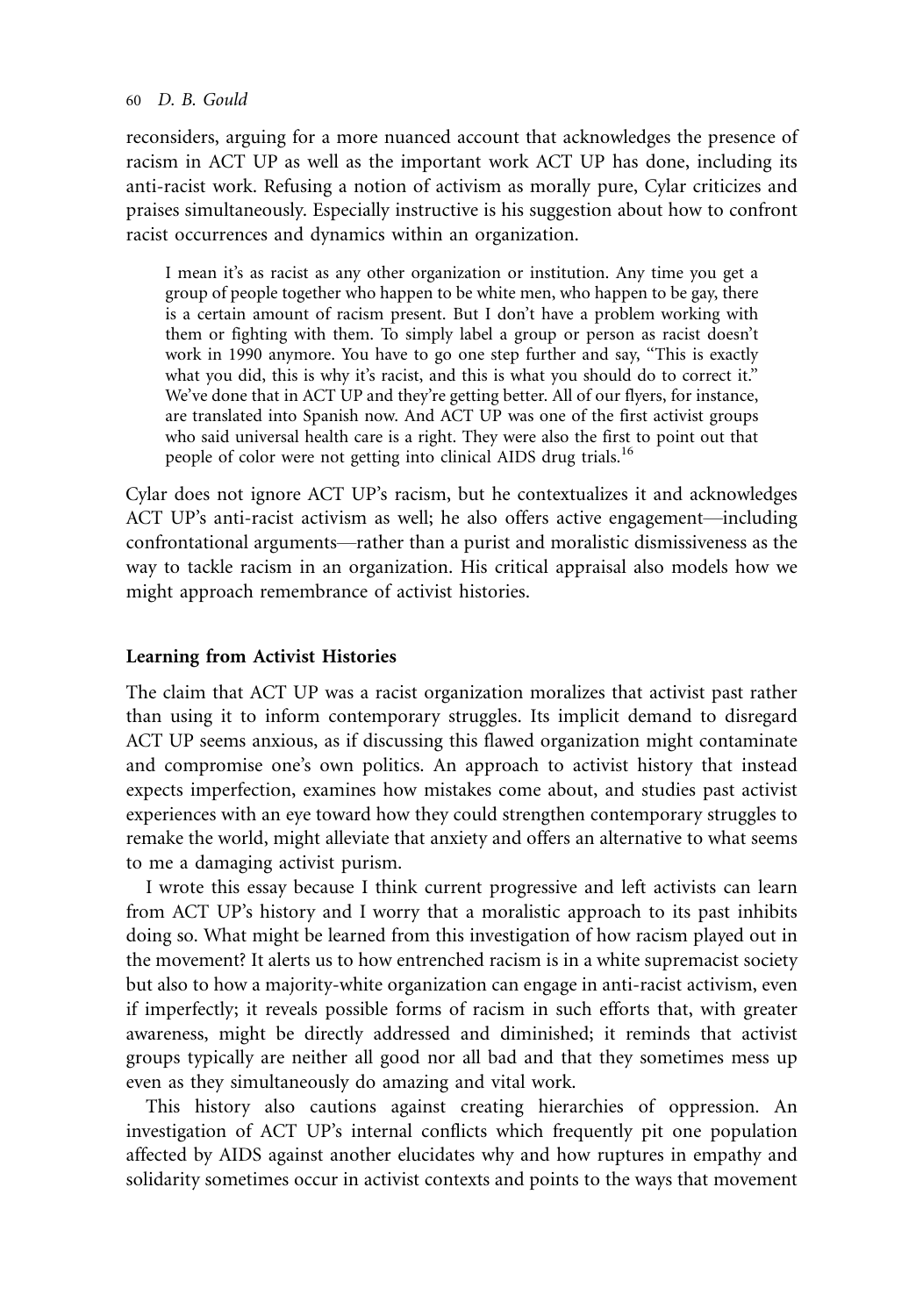conflicts typically have emotional undercurrents which structure the very content and character of those conflicts. It may be that what underlies the claim that ACT UP was a racist organization is precisely a form of hierarchicalizing among progressives, seemingly suspicious about the very fact that ACT UP included many relatively class-, race-, and gender-privileged individuals, and was fighting for the lives of similarly situated individuals. Such a perspective not only fails to reckon with the depths of homophobia in this country—the US government and dominant society were indifferent at best to the deaths of hundreds of thousands of gay men—it also suggests that injustice that kills relatively privileged people is less weighty than injustice that kills the most disadvantaged. That may be an attempt to upend the more typical disregard for those on the bottom of society, but why not instead challenge such hierarchies altogether?

That question provides segue into my final point. I think one of the forceful if submerged affective states that courses through some progressive activist scenes is anxiety about being revealed as having ''bad politics'': something you say or do will reveal how blinded by privilege you are, or that your politics are only superficially anti-racist, or that you are insufficiently aligned with the "most" oppressed.<sup>17</sup> I think the totalizing claim that ACT UP was a racist organization and its implicit moral demand to dismiss the movement derive from and reinforce that sort of anxiety. My intervention here hopes to encourage curiosity and critical analysis instead, and a plumbing of ACT UP's history for insights that can help us move forward today.

#### **Notes**

- [1] My reflections here are about ACT UP during its heyday, from 1987 through the mid-1990s. A few ACT UP chapters still exist and do vital work, but I think the claim about racism refers to ACT UP during its heyday.
- [2] For a similar contrast between moralistic and political approaches, see Wendy Brown, States of Injury (Princeton, NJ: Princeton University Press, 1995).
- [3] Robert Vazquez-Pacheco, ''Interview conducted by ACT UP Oral History Project,'' 2002: <http://www.actuporalhistory.org.>
- [4] Catherine Saalfield and Ray Navarro, ''Shocking Pink Praxis: Race and Gender on the ACT UP Frontlines,'' Inside/Out: Lesbian Theories, Gay Theories, ed. Diana Fuss (New York: Routledge, 1991), 353.
- [5] ACT UP/NY Majority Actions Committee. ''Memo to ACT UP; Issue: Cultural Sensitivity and Communication," 1990. Primary Source Microfilm, Gay Rights Movement-Series 3: ACT UP: The AIDS Coalition to Unleash Power, reel 6, box 8, folder 5. Produced by Gale CENGAGE Learning.
- [6] Having explored ACT UP's conflicts in detail elsewhere, I am relatively concise here. See Moving Politics: Emotion and ACT UP's Fight Against AIDS (Chicago: University of Chicago Press, 2009).
- [7] The lore is that getting ''drugs into bodies'' was ACT UP/NY's original mission, but the evidence indicates otherwise. See, for example, Mark Harrington, ''Some Transitions in the History of AIDS Treatment Activism: From Therapeutic Utopianism to Pragmatic Praxis,'' Acting on AIDS: Sex, Drugs, and Politics, ed. Joshua Oppenheimer and Helena Reckitt (London: Serpent's Tail, 1997), 275.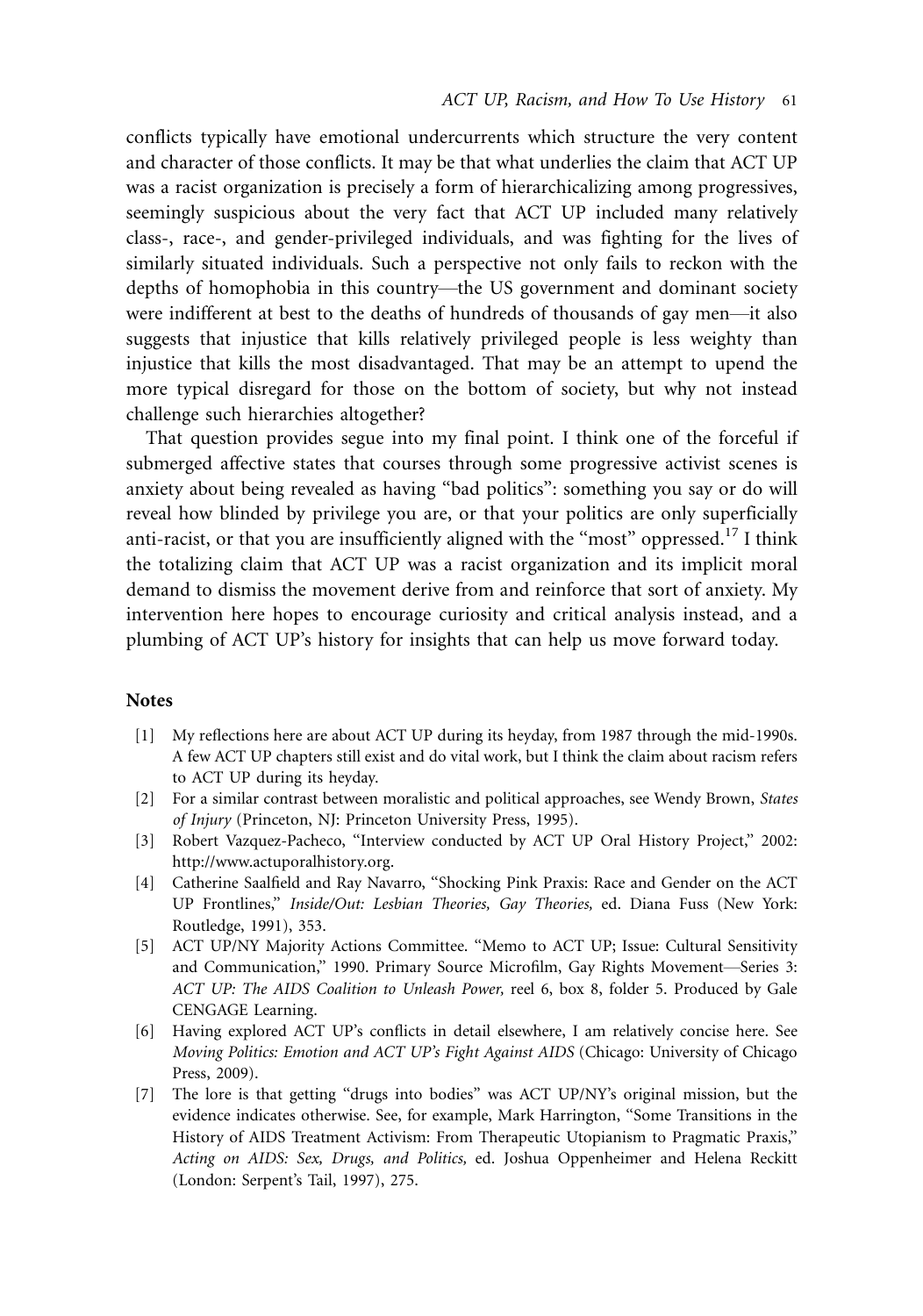- 62 D. B. Gould
- [8] Jeffrey Edwards, ''AIDS, Race, and the Rise and Decline of a Militant Oppositional Lesbian and Gay Politics in the US," New Political Science 22 (2000): 495.
- [9] Kendall Thomas, Interview conducted by Deborah Gould (New York, September 11, 2002), personal ACT UP archive.
- [10] Thomas, Interview.
- [11] Again, the evidence counters this idea that ACT UP's original mission was solely to get ''drugs into bodies;'' still, many saw it that way and consequently felt ACT UP was veering. For elaboration, see Gould, Moving Politics, 351-53.
- [12] David Barr, Interview conducted by Deborah Gould (New York, September 11, 2002), personal ACT UP archive.
- [13] Tim Miller, Interview conducted by Deborah Gould (San Francisco, July 13, 1999), personal ACT UP archive.
- [14] Barr, Interview.
- [15] ACT UP/NY Women and AIDS Book Group, Women, AIDS, and Activism (Boston, MA: South End Press, 1990).
- [16] Quoted in Celia Farber, "AIDS: Words From the Front," Spin (October 1990), 73-75.
- [17] A more recent activist practice of establishing "ground rules" for discussion-including speaking in "I" statements and acknowledging that everyone makes mistakes—seems attuned to, and an effort to alleviate, such anxieties.